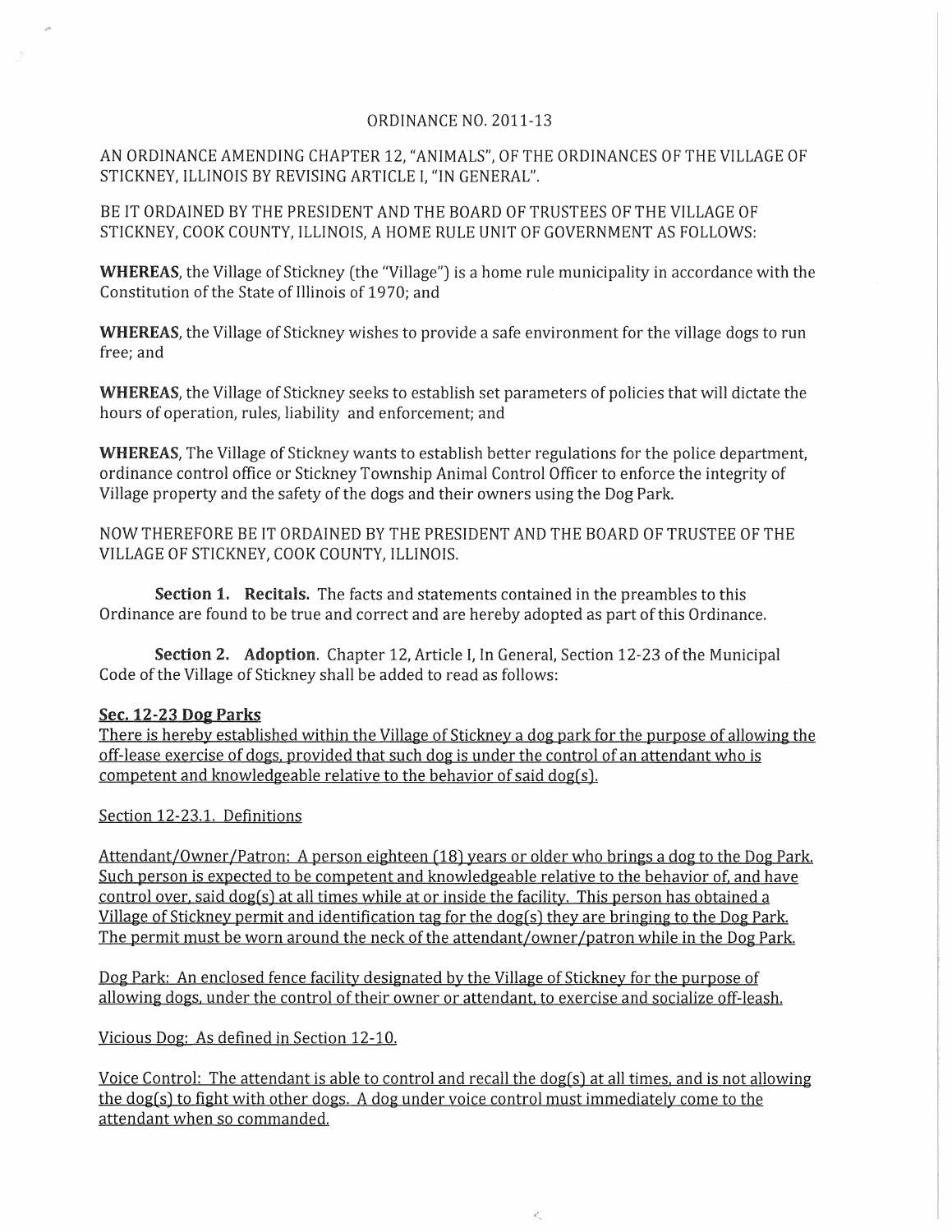## Section 12-23.2. Hours

(a) Park Hours: Sunrise to Sunset unless closed for maintenance or severe weather.

## Section 12-23.3. Fees

(a) Resident  $$12.00$  for first dog and  $$6.00$  for second dog

(b) Non-resident \$30.00 for first dog and \$10.00 for second dog

Section 12-23.4. Prohibited Actions

To ensure the safety of the dogs and attendants the following are not permitted at the Dog Park:

- (a) The following are not allowed: Bottles. Tobacco. Cans. Glass and similar breakable containers. Alcoholic beverages. Food of any type including animal biscuits/treats.
- (b) Animals that are not dogs.
- ( c) Dogs under the age of four months.
- (d) Female dogs when in heat as defined in Section 12-9.
- ( e) Dogs deemed to be vicious. or who have a previous history of aggressive behavior toward other animals or humans.
- (f) The use of bicycles. roller blades/skates. skateboards and similar types of exercise equipment.
- (g) Motorized vehicles and devices. except wheelchairs for the disabled.
- (h) Smoking

Professional dog trainers may not use the facility in conjunction with the operation of their business.

No person under the age of eighteen (18) will be allowed into the dog park. All children under the age of eighteen (18) must be accompanied by a parent or guardian.

Section 12-23.5. Responsibilities of Dog Park Users

The attendant must ensure that their dog(s) are legally licensed and have documentation that their dog's vaccinations are up-to-date as required by Cook County. Current Village of Stickney Dog license and vaccination tags must be displayed on the dog's collar. The attendant must wear their Village of Stickney Dog Park permit lanyard whenever they are in the Dog Park.

All dogs shall be free of contagious or infectious diseases. be parasite-free both externally and internally. and have no visible wounds or injuries.

No more than two (2) dogs per attendant are allowed in the Dog Park.

The attendant of the dog(s) must be inside the enclosed Dog Park and have visual and voice control of their dog(s) at all times. Dogs shall not be left unattended at or inside the facility.

All dogs must be wearing a collar. however spiked. choke. and gentle-leader style electronic collars are not permitted.

The attendant of any dog(s) using the facility must have in his possession a leash that must be attached to said dog(s) when outside the facility area.

The attendant must fill-in any holes dug at the facility by their dog(s).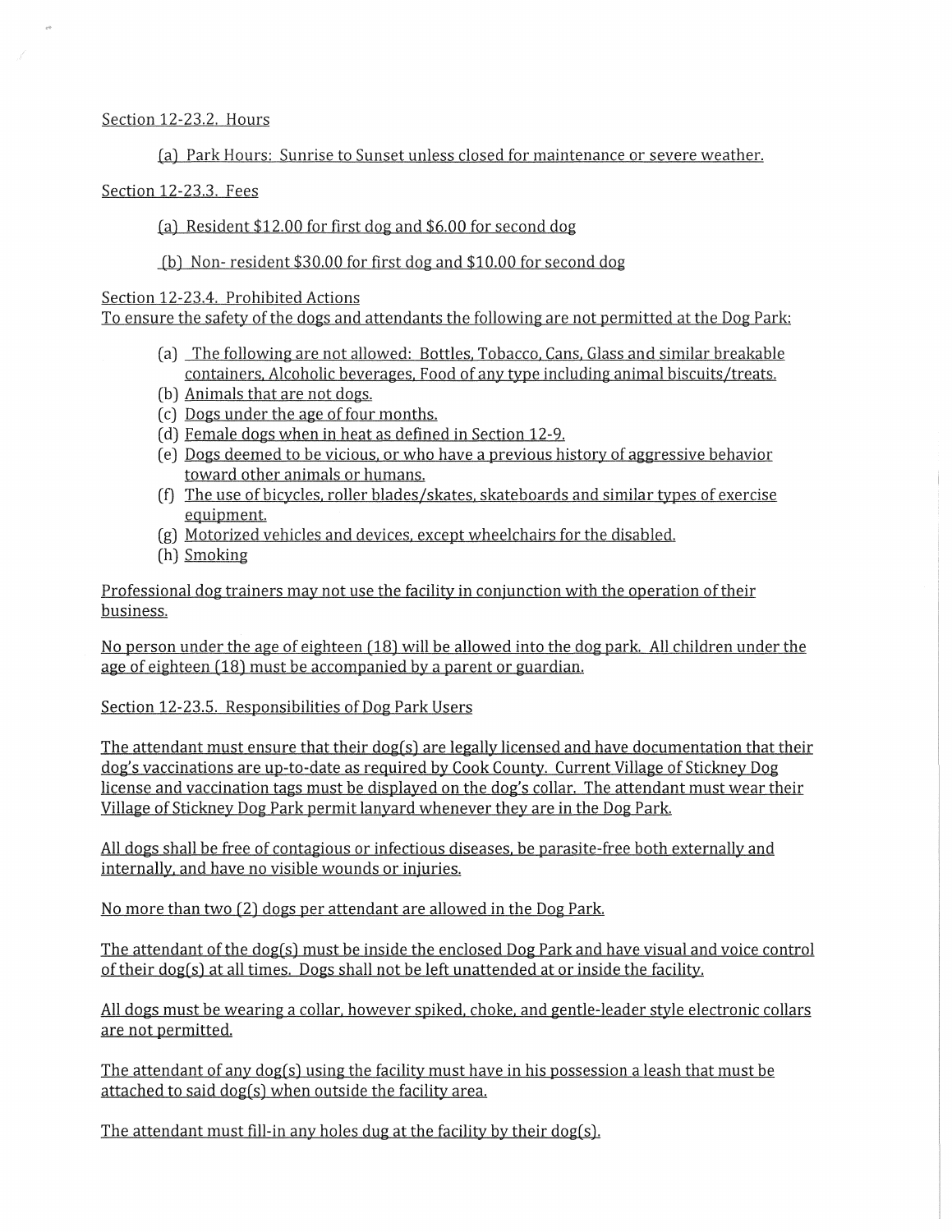The attendant must remove their dog(s) when they become engaged in excessive barking or are fighting with other dogs.

The attendant of dogs using the facility must use a suitable container to promptly remove any feces deposited by their dog(s) and properly dispose of such waste material in designated receptacles.

Section 12-23.6 Liability

Users of the Dog Park shall comply with all rules and regulations governing the use of the facility.

The owner /attendant/patron is responsible for and liable for all injuries and damages caused by their dog(s).

Use of the Dog Park shall constitute the implied consent of the dog owner / attendant/patron to all conditions of this ordinance and shall constitute a waiver of liability to the Village of Stickney. As such. users of the Dog Park agree and undertake to protect. indemnify. defend. and hold the Village of Stickney harmless for any injury or damage caused by or to their dog(s) during any time that said dog(s) is unleashed at the facility.

Section 12-23.7 Enforcement

The Stickney Police Department. police auxiliary. ordinance control officer. and the Stickney Township animal control officer. will have the authority to enforce any and all dog park rules and regulations.

All patrons of the dog park must comply with all the rules, or they may be asked to leave the park, and may be subject to a Village of Stickney local ordinance citation with fines ranging from \$50 to \$500.

**Section 3. Home Rule.** This ordinance is enacted under the Home Rule powers of the Village as set forth in the Constitution and laws of the State of Illinois.

**Section 4. Effective Date.** This Ordinance shall be in full force and effect after its passage, approval and publication in the manner provided by law.

**Section 5. Conflicts.** This Ordinance supersedes all ordinances or parts of ordinances directly conflicting with the terms and provisions contained herein, but only to the extent of such conflict.

**Section 6. Severability.** If any section, subsection, sentence, clause, phrase or portion of this Ordinance is for any reason held invalid or unconstitutional by any court of competent jurisdiction, such portion shall be deemed a separate, distinct, and independent provision and such holding shall not affect the validity of the remaining portions hereof.

**Section 7. Certification and Publication.** The Village Clerk of the Village of Stickney shall certify to the adoption of this Ordinance and cause the same to be published in pamphlet form.